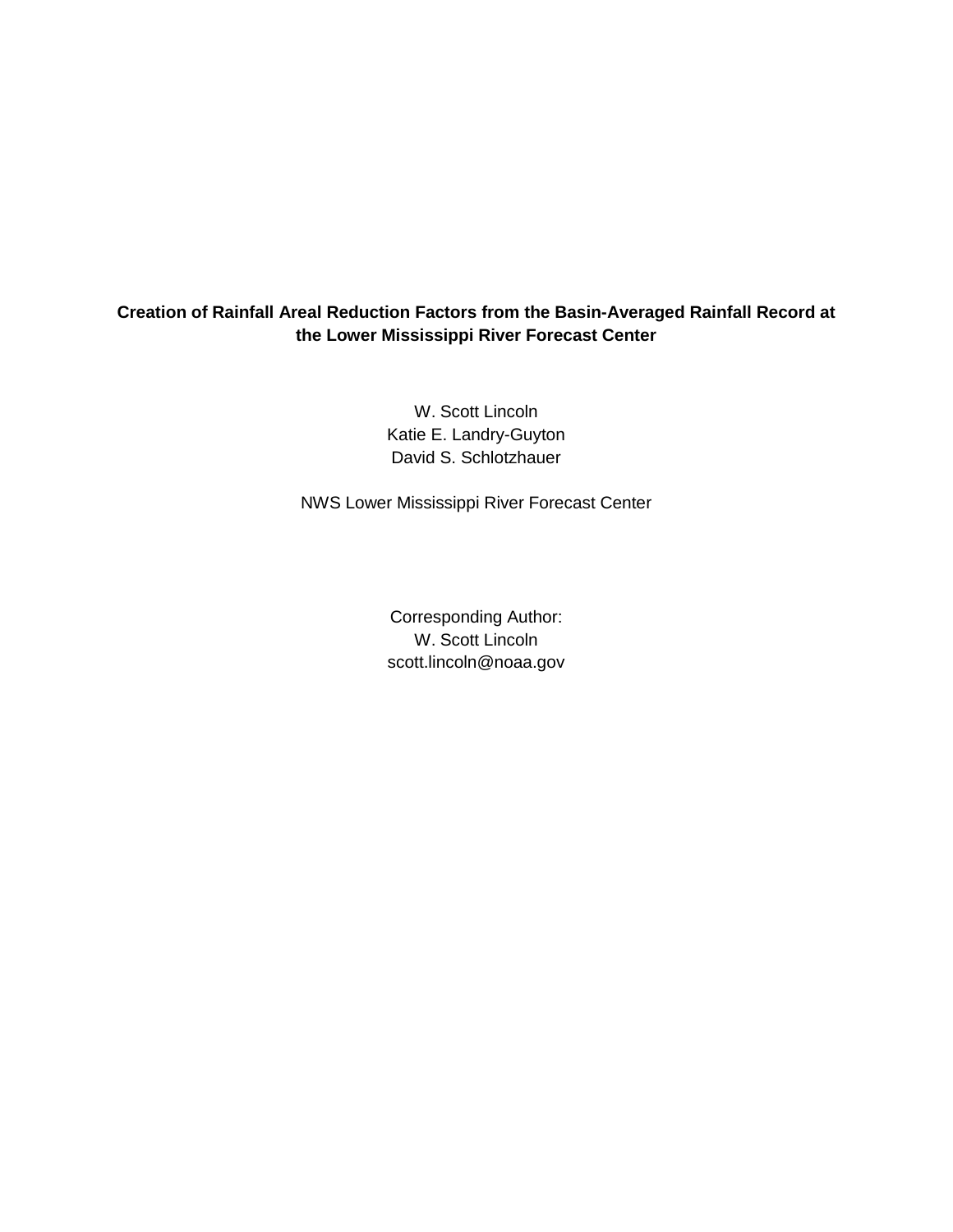## **1.0 INTRODUCTION**

At the National Weather Service (NWS) Lower Mississippi Forecast Center (LMRFC), the rainfall archive with the longest period of record is based upon gauge-only data converted to basin mean areal precipitation (MAP) with the Thiessen Polygon method. This period of record is over 60 years in length and continues to grow. These data are used for the calibration of every modeled subbasin in the LMRFC region. Subbasins in the LMRFC area range from approximately 2.5 mi<sup>2</sup> to approximately 2200 mi<sup>2</sup>.

Starting in 1997, a gridded method was introduced where MAPs were created from biascorrected, radar-based estimates (MAPX). This gridded method is anticipated to improve estimates of basin-averaged rainfall especially where the precipitation is widely varying in time and space (such as with convection) because the Thiessen polygon method will tend towards overestimation where storms cross over a gauge location but miss most of the remainder of the basin, and vice versa. Although generally considered to be more accurate, the MAPX method has too short of a period of record to be used for effective calibration of hydrologic models at the LMRFC because of the high variation in rainfall-runoff responses of modeled subbasins.

Because of the differences in the two rainfall estimation techniques and because of the fact that the hydrologic models are calibrated to the older non-radar method, it is important to identify potential biases in the rainfall database. Such identification is especially important for higher-end rainfall events that are causative inputs to a majority of flooding events in the LMRFC region. One means to check for biases at the higher magnitude end of the MAP dataset is to perform a frequency analysis in order to compare rainfall amounts from specific average recurrence intervals (ARIs) to values that would be expected to occur for a basin of that size. This paper presents the methodology for performing such a comparison and discusses uncertainties and limitations found during the analysis.

## **2.0 METHODOLOGY**

#### *2.1 Obtaining Precipitation Frequency Data*

Providing quantitative precipitation estimates (QPE) or quantitative precipitation forecasts (QPF) in terms of an ARI is a helpful way of putting values in the context of climatology for a given location. This concept is already used widely in hydrology to describe a streamflow crest (such as a "100-year event") and is also used to convey risk for insurance purposes (such as the Federal Emergency Management Agency's [FEMA] 100-year or 1% floodplain). In addition, this concept is sometimes used to describe rainfall events. Typically this information is used by engineers to design bridges, culverts, and structures to handle stormwater, however there have been examples of this information being compared to areas impacted by flooding (Lincoln W. S., 2014; Lincoln W. S., 2014; Parzybok, 2011).

The Hydrologic Design Studies Center (HDSC) of the NWS has recently undertaken an effort to update the rainfall frequency data for most states in the continental United States (CONUS); the results of this effort are presented in both print and digital formats as NOAA Atlas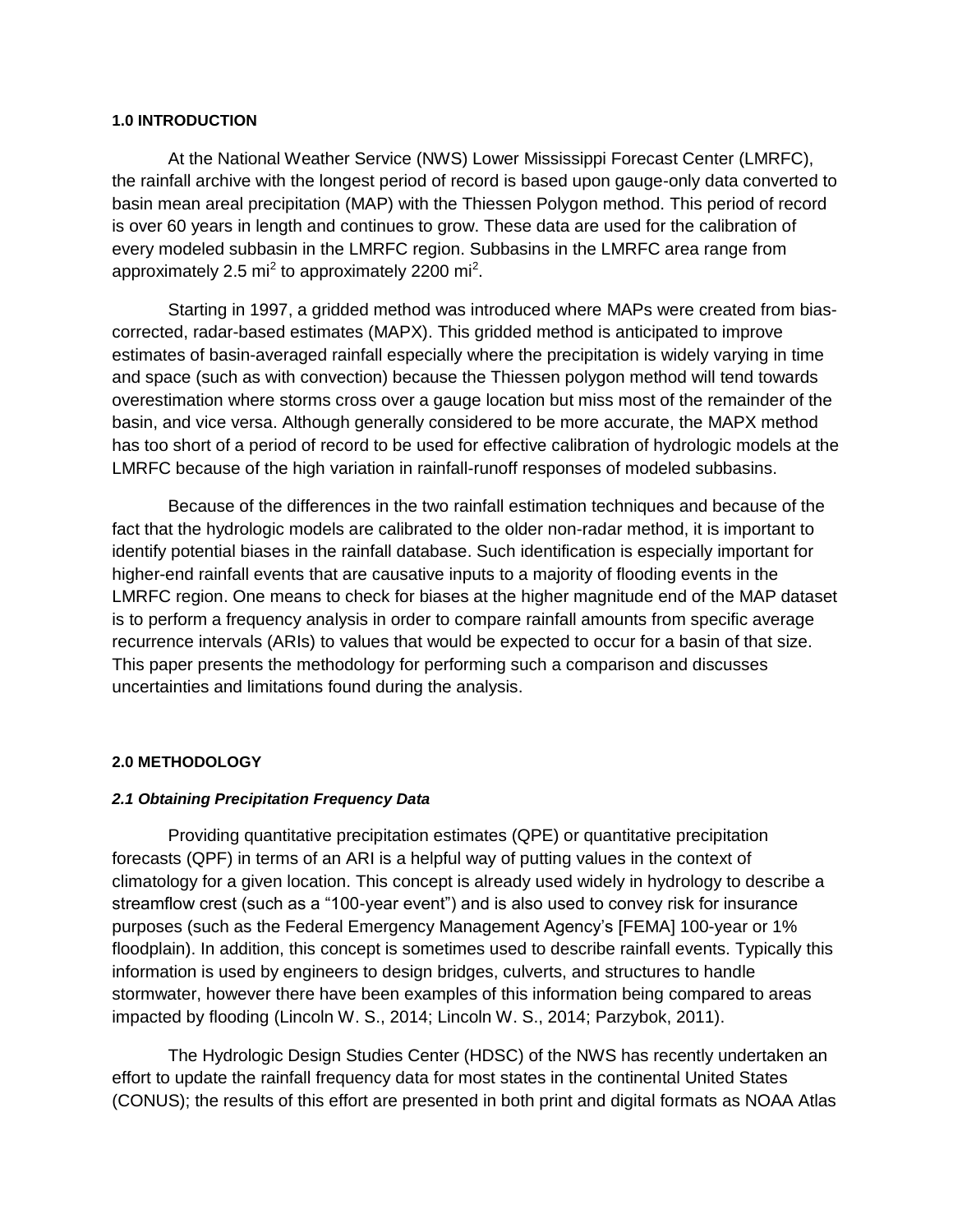14 (Perica, et al., 2013). NOAA Atlas 14 contains a series of tables and maps indicating the estimated rainfall depth that would correspond to a particular ARI. This updated data from NWS HDSC has an increased number of gauges, a longer period of record from which to calculate the extreme value distributions, improved output resolution, and output in geographic information system (GIS) compatible formats (when compared to previous rainfall frequency analyses). The rainfall frequency data was downloaded in GIS format (http://hdsc.nws.noaa.gov/hdsc/pfds/pfds\_gis.html) for use on this analysis and other projects.

## *2.2 Converting Point-Based Rainfall Frequency Data to Areal Rainfall Frequency Data*

One caveat with using rainfall frequency data is that it is valid only for a given point location and applicability is lacking for areas. This causes an issue in hydrologic forecasting because most modeling approaches utilize watersheds with widely varying dimensions and areally-averaged parameters. To find the corresponding rainfall amount valid for an area at a given ARI, the use of areal reduction factors (ARFs) is required (Dingman, 1994; Miller, Frederick, & Tracey, 1973).

One commonly used set of ARFs are the ones published in NOAA Atlas 2 (Miller, Frederick, & Tracey, 1973). This set of ARFs was intended to be non-specific to any particular region or ARI, but did vary by storm duration [\(Figure 1\)](#page-2-0). A review of the scientific literature, however, found widely varying ARFs (Asquith W. H., 1999; Stanescu, Engineering Hydrology Chapter 10: Urban Hydrology, 2006). Not only was this variance found to occur across studies, but sometimes within a single study the ARFs could vary by region, season, and individual ARI being studied. Because of this uncertainty, ARFs will be discussed in a later section.



<span id="page-2-0"></span>Figure 1. Areal reduction factors from NOAA Atlas 2 Figure 14 (Miller, Frederick, & Tracey, 1973).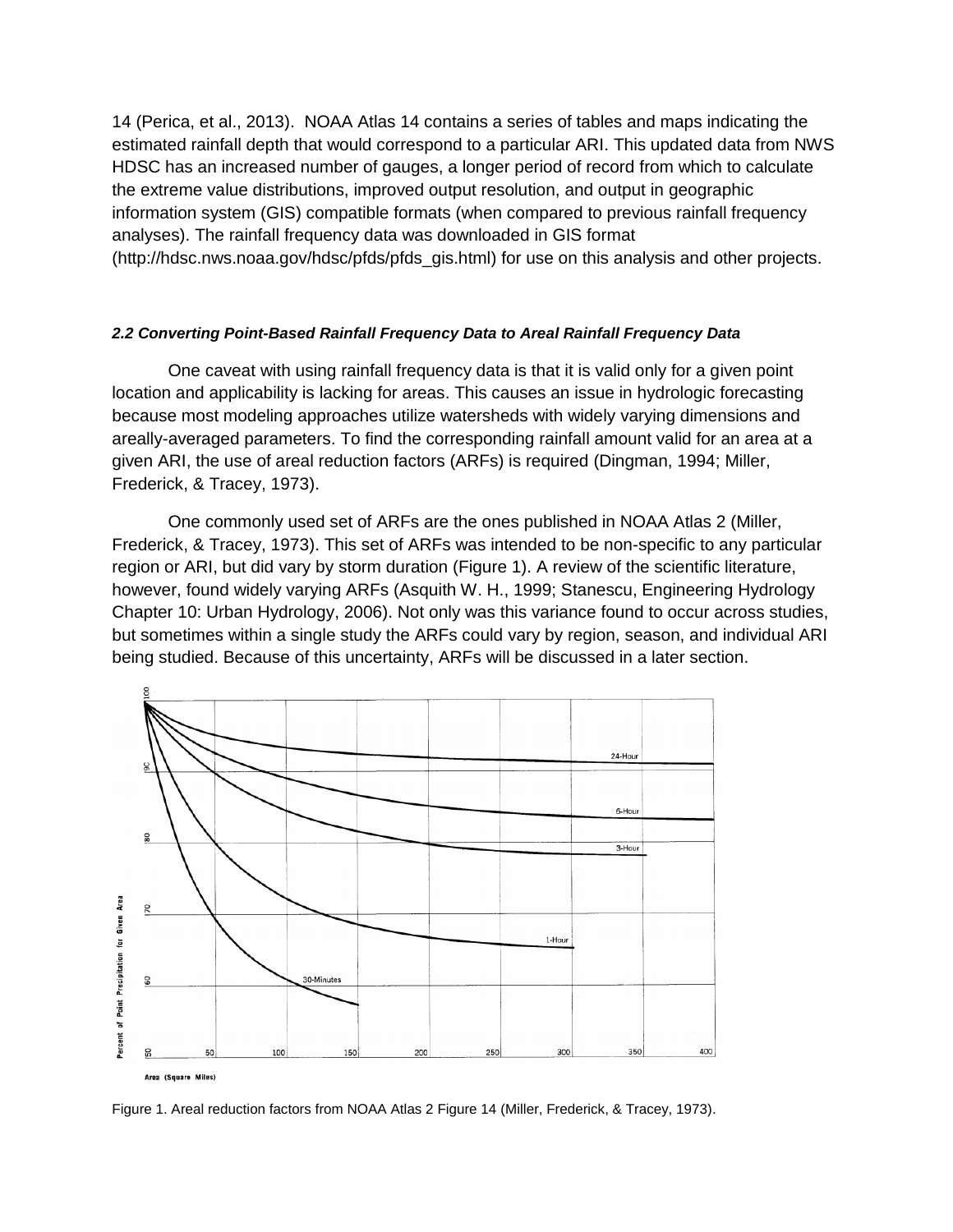#### *2.3 Performing Frequency Analysis on LMRFC MAP Data*

The gauge-only MAP used at the LMRFC has areal average rainfall for each subbasin computed on a 6 hour time step is determined using the Thiessen Polygon method. In 2013, LMRFC completed a depth-duration-frequency analysis on the 6-hour estimates to improve situational awareness during flood events. The goal was to provide forecasters a list of the highest MAP values as well as an estimate of values at several ARIs so that current events could be put into context of past events. At the time of the analysis, data for the January 1950– December 2012 period was available.

For each subbasin, the top five 6-hour MAP depth were determined for January 1950– December 2012, as well as the maximum 6-hour depth for every calendar year. The maximum calendar year 6-hour MAP values were then ordered using the Weibull Plotting Position method to calculate empirical exceedance probability. A Log-Pearson Type III distribution [\(Figure 2\)](#page-3-0) was fit to the data to provide the formal estimate of annual exceedance probability (AEP). AEP is converted to ARI by:

ARI (yr) =  $100.0$  / AEP (%)

Values were extracted from the logarithmic-fitted data for the 2, 5, 10, 25, 50, and 100 year ARI (50%, 20%, 10%, 4%, 2%, 1% annual chance, respectively) to be used along with the top five by forecasters.



<span id="page-3-0"></span>Figure 2. Example probability plot indicating the chance of a particular 6-hour MAP value occurring in a given year. The "X" markers indicate values derived from the ordering of annual maximum values using the Weibull Plotting Position and the circles indicate values derived from the raw data fitted to a Log-Pearson Type III distribution.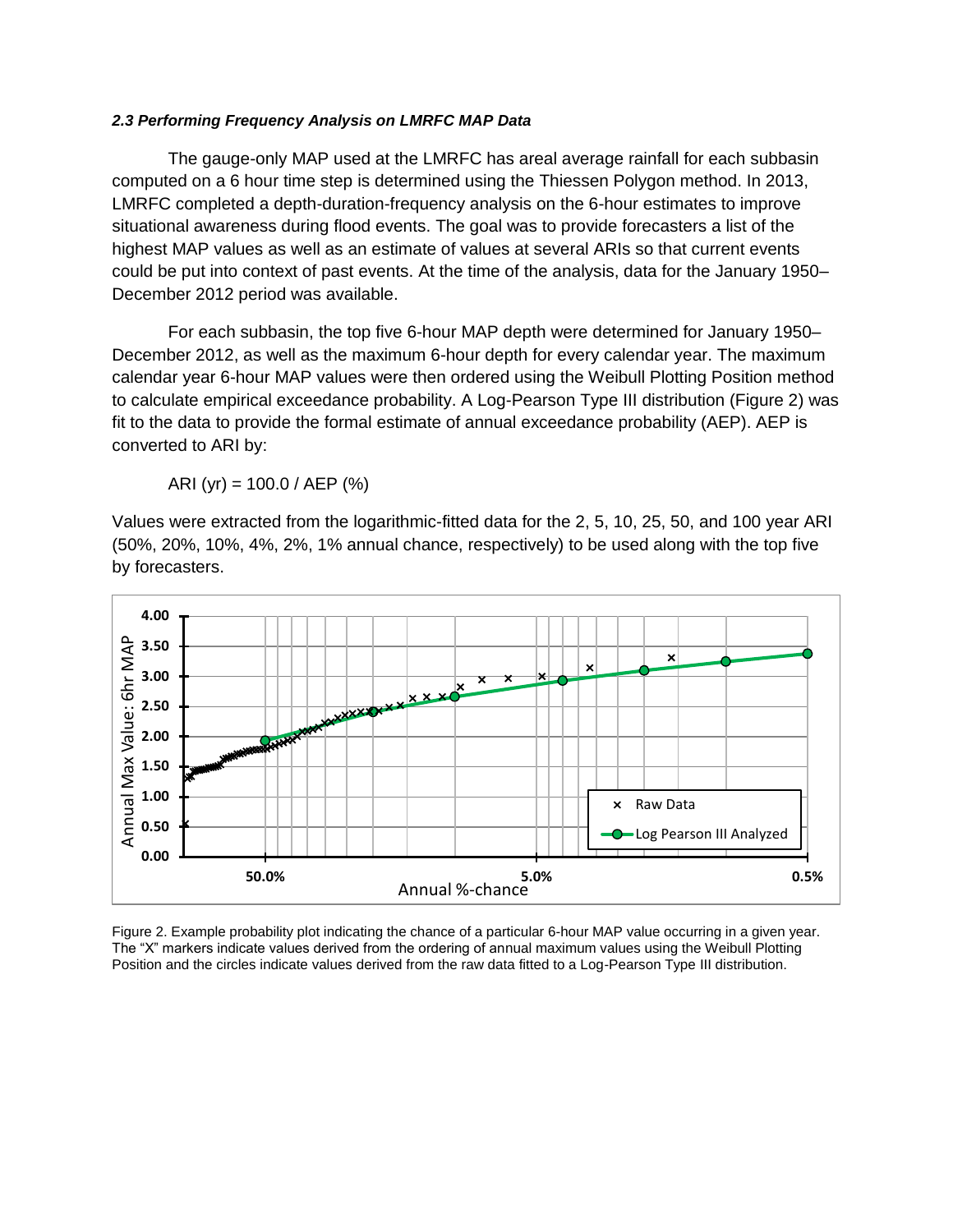One issue with the LMRFC MAP frequency analysis data is the bias introduced by fixedinterval observations. Rainfall recording intervals are tied to an arbitrary time step, for this data it was a 6-hour timestep. To properly determine the maximum 6-hour rainfall over the course of a year, the optimal approach would be to use a moving window with an hourly or sub-hourly time step and aggregate up to 6 hours, otherwise storms that occur near the beginning/end of a 6 hour period will be split in half and bias the statistics lower. This optimal approach is not applicable to our situation, however, as we estimated ARIs for events of a 6-hour duration and the available MAP data was also on a 6-hour timestep. Asquith (1998) as well as table 13-10 in Hydrology for Engineers (1982) provide a fixed interval correction factor for this issue. Because only one time increment fits within the analyzed duration, the maximum adjustment of 1.13 was required; data was adjusted by multiplying by this adjustment factor.

## <span id="page-4-0"></span>*2.4 Comparing LMRFC MAP data to NOAA Atlas 14*

Next, the spatial averages of the cells for NOAA Atlas 14 grids were computed for the 2, 5, 10, 25, 50, and 100 year ARI for each study basin. A ratio of the LMRFC MAP ARI values to the NOAA Atlas 14 data was then calculated. To reduce the noise in the data, the data were averaged within eight (8) separate bins, each with approximately the same number of basins. For the purposes of this report, these bin-averaged ratios will be referred to as the "LMRFC MAP ARFs" for this study. It was noted that the LMRFC MAP ARFs generally decrease as ARI increases. The 2 year (50% annual chance) event was an outlier to this trend [\(Figure 3;](#page-5-0) [Figure](#page-6-0)  [4\)](#page-6-0), which could be attributed in part to estimation bias of the median maxima (William H. Asquith, personal communication, November 2015). The fact that the ARFs for a given area decrease with increasing ARI is likely a manifestation of high rainfall intensities generally being more spatial restricted as real storms track across the landscape (William H. Asquith, personal communication, November 2015).

It was expected that when plotted as a function of area, the LMRFC MAP ARFs would have similar shape to that of other published ARFs. We would expect that very small basins with an area approaching 0.0 mi<sup>2</sup> would have very similar rainfall values to a point location for a given ARI (ARF of ~1.0) and basins with larger areas should have smaller rainfall values for the same ARI (ARF < 1.0). This trend was indeed noted in the LMRFC MAP ARFs but it was difficult to determine which published ARFs would be most applicable to our dataset. The LMRFC MAP ARFs were compared to the following areal reduction relationships found from our literature review [\(Figure 5\)](#page-7-0):

- 1. The NOAA Atlas 2 relation (Miller, Frederick, & Tracey, 1973).
- 2. Allen & DeGaetano relation for North Carolina (Allen & DeGaetano, 2005).
- 3. Fruhling relation (Vladimirescu, 1984). As published in Virtual Campus in Hydrology and Water Resources' (VICAIRE's) online module "Engineering Hydrology" (Stanescu, Engineering Hydrology Chapter 10: Urban Hydrology, 2006).
- 4. Leclerc & Schaake relation (Leclerc & Schaake, 1972). As published in VICAIRE's online module "Engineering Hydrology" (Stanescu, Engineering Hydrology Chapter 10: Urban Hydrology, 2006).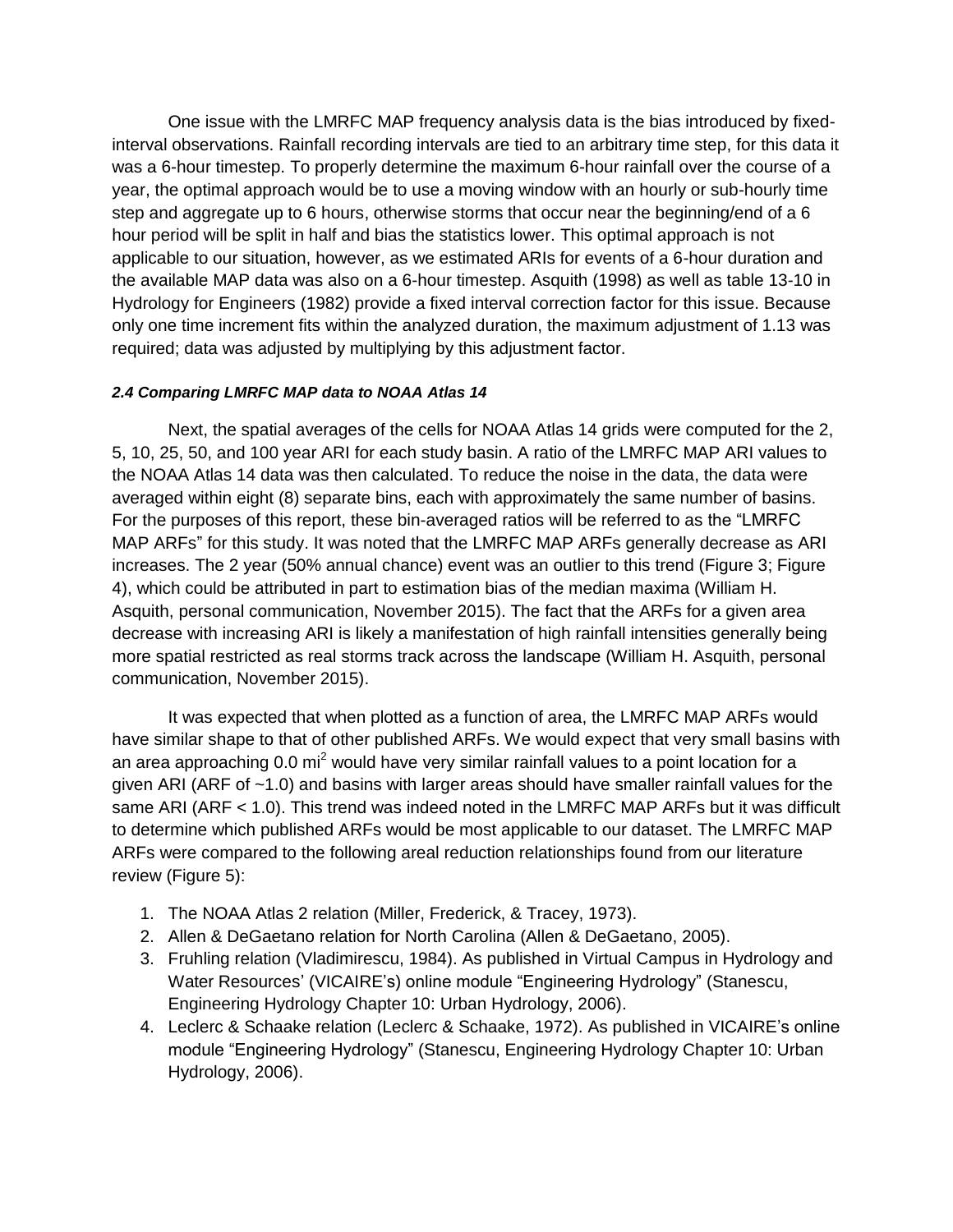- 5. Stanescu relation (Stanescu, 1995). As published in VICAIRE's online module "Engineering Hydrology" (Stanescu, Engineering Hydrology Chapter 10: Urban Hydrology, 2006).
- 6. Woolisher & Schwalen relation (Woolisher & Schwalen, 1959). As published in VICAIRE's online module "Engineering Hydrology" (Stanescu, Engineering Hydrology Chapter 10: Urban Hydrology, 2006).

Although the smallest LMRFC basins tended to have the highest variability in ARFs, the bin average was very similar to ARFs published by Leclerc & Schaake (1972) and Woolisher & Schwalen (1959). For basins of approximately 100–400 mi<sup>2</sup> in size, the LMRFC ARFs generally paralleled values published previously in NOAA Atlas 2 (1973) and by Allen & DeGaetano  $(2005)$ . For basins of approximately 400–2,000 mi<sup>2</sup> in size, the LMRFC ARFs generally paralleled values published by Allen & DeGaetano (2005). The LMRFC MAP ARFs were virtually incomparable for any basin area to ARFs from the Fruhling relation (Vladimirescu, 1984) nor those published by Stanescu (1995). The Fruhling and Stanescu ARFs both appear to be substantial departures from the other published ARFs and will thus be no longer considered for this study.



<span id="page-5-0"></span>Figure 3. "LMRFC MAP ARFs" by basin area, plotted separately for each ARI, and also for all ARIs combined.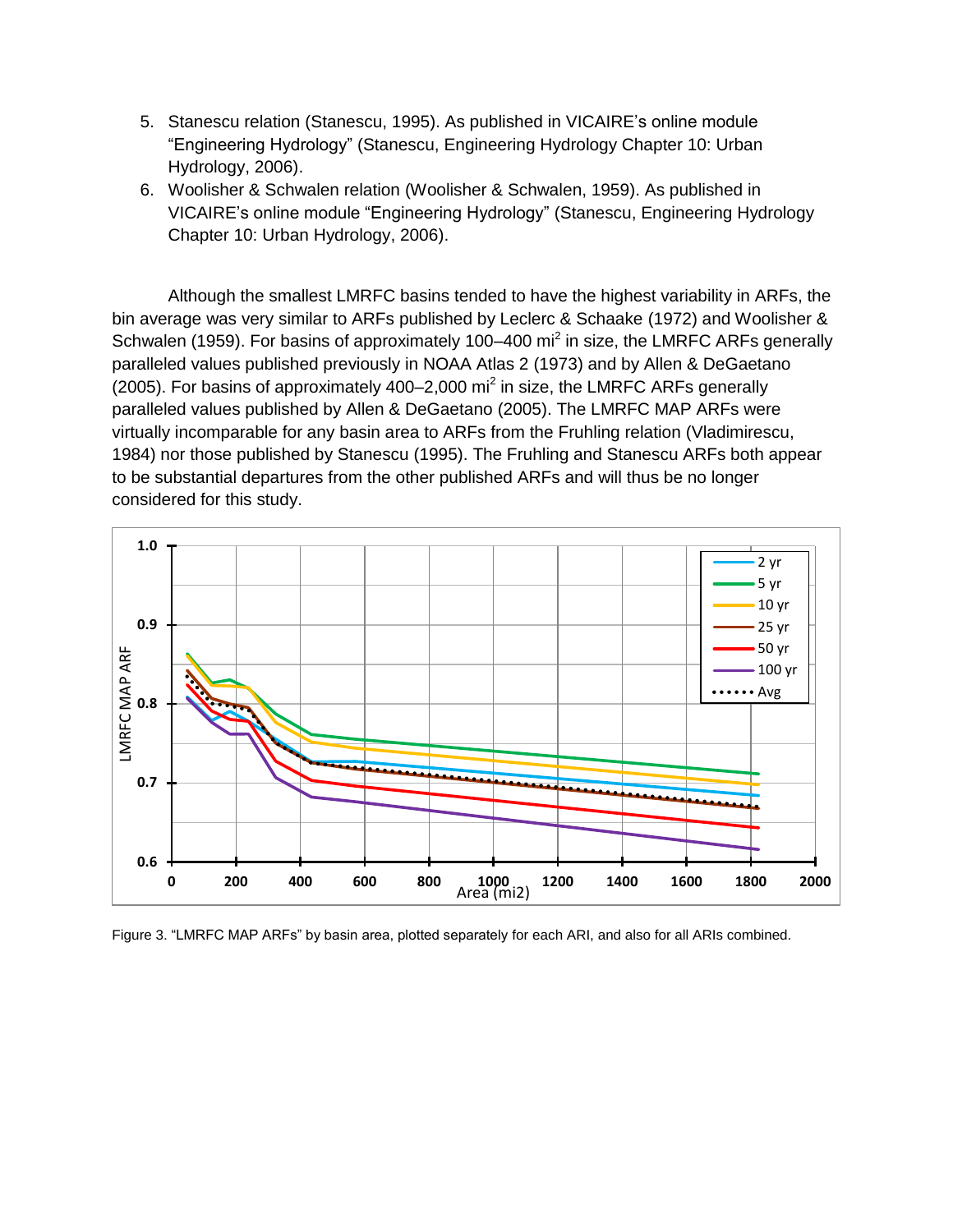

<span id="page-6-0"></span>Figure 4. "LMRFC MAP ARFs" by basin area for all (2, 5, 10, 25, 50, and 100 year) ARIs combined. The raw data from the analysis (gray) was adjusted to account for the fixed-interval bias (black). Lines indicate a smoothing of the point data by binning (equal number of basins per bin).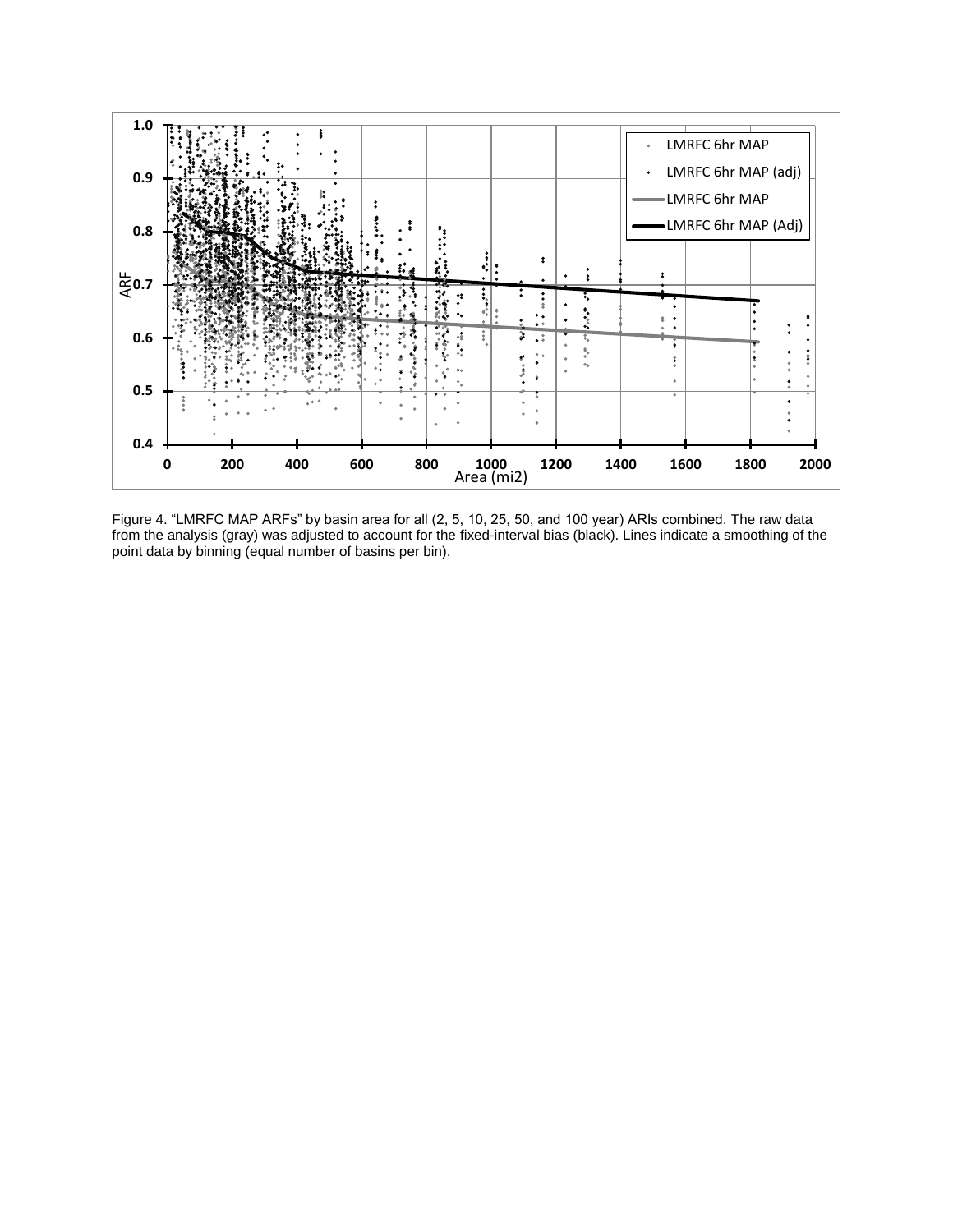

<span id="page-7-0"></span>Figure 5. Comparison of the "LMRFC MAP ARFs" to other published areal reduction relationships.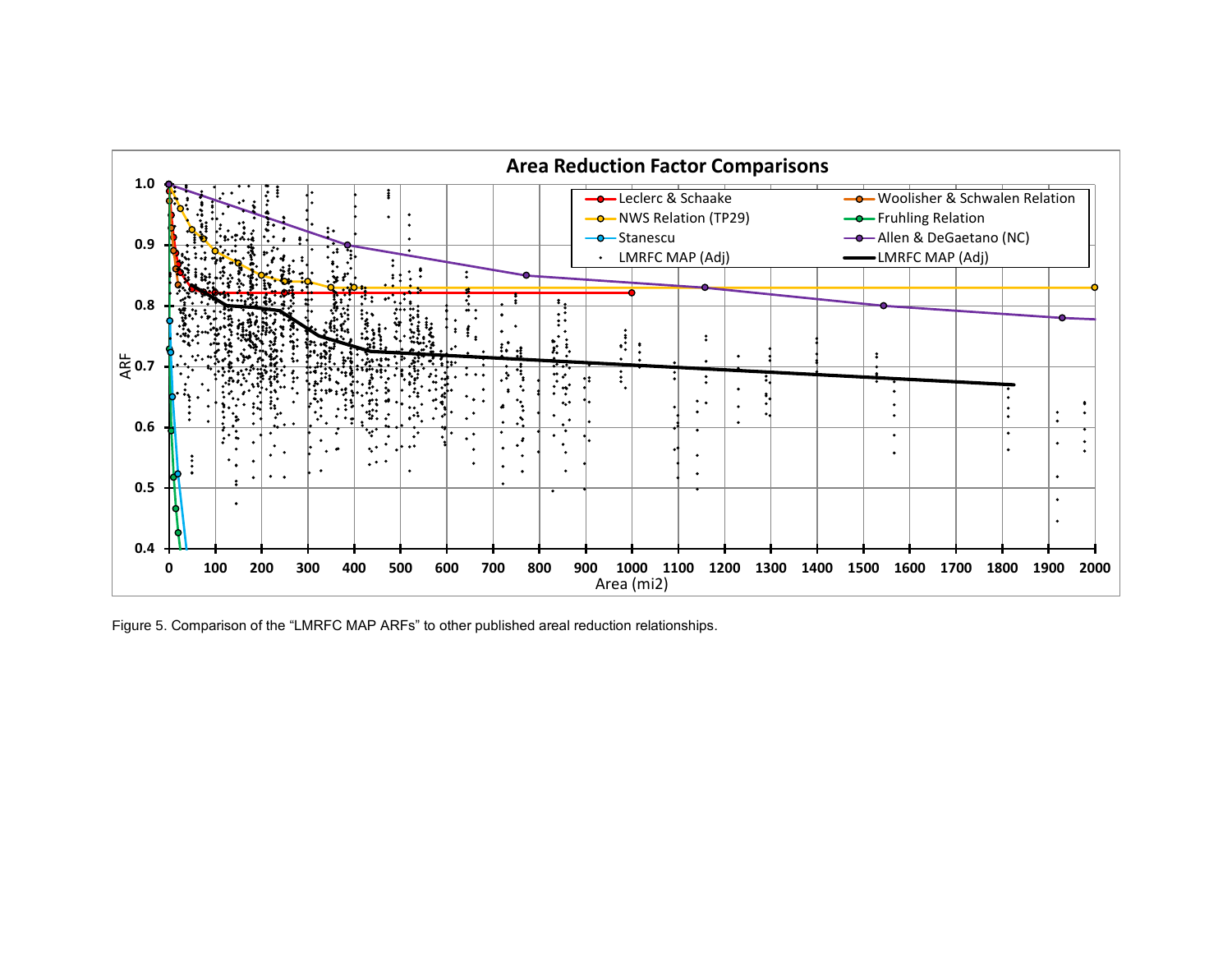#### **3.0 DISCUSSION & CONCLUSIONS**

There are a few different ways to utilize the data created by this analysis. The DDF data from NOAA Atlas 14 could be used along with a suitable ARF to create the hypothetical "correct" rainfall amounts for each basin and each ARI. These rainfall amounts could then be compared to the rainfall amounts produced by the LMRFC MAP frequency analysis to see if any biases exist, and if so, where along the frequency curve are they found (extreme events, or more common events). Unfortunately, as seen in section "*2.4 Comparing [LMRFC MAP data to](#page-4-0)  [NOAA Atlas 14](#page-4-0)*," published ARFs vary substantially. This makes it quite difficult to determine the accuracy of the LMRFC MAP data, because proper correction (reduction) for basin area is required. A "proper correction" might be elusive because a "proper definition" of an ARF is lacking. There is no one definition that fits all potential applications of ARFs in either synthetic hydrology (design computations) or rainfall-runoff model calibrations (William H. Asquith, personal communication, November 2015).

Another way to utilize the data created by this analysis is to take the reduction factors produced by comparing the LMRFC MAP against the NOAA Atlas 14 data and use them to produce areal reduction factors based upon our data. Unfortunately, there are many caveats to this. The frequency analysis performed on the LMRFC 6-hour MAP data was simple. The gauge network in many parts of the LMRFC area is not as dense as those in published ARF studies, which will cause basins within a single Thiessen polygon to basically be assigned the rainfall frequency values of a single point location (the gauge) and not an area. The Log-Pearson Type III distribution was used in this analysis, but the authors were informed by a peer reviewer that the Gumbel Distribution may have been more applicable (William H. Asquith, personal communication, November 2015). This may yield uncertainty that was not quantified.

Regardless of the mentioned issues with this analysis, the output of our analysis is consistent in some areas with other ARF studies. It has been shown in previous studies that the ARFs may be different for specific ARIs. In Allen & DeGaetano (2005), a steady decrease in ARFs was found as the ARI increased, with this difference most notable with larger areas. Our analysis showed a similar behavior [\(Figure 3\)](#page-5-0), although the 2 year (50% annual chance) event was an outlier by being lower than the 5 year (20% annual chance) event. Also, in virtually all published ARF studies, the ARF trend increases rapidly toward 1.0 as basin sizes decrease to zero (0). Although the available LMRFC basin sizes and the binned-averaging process make it difficult to determine the ARF trend for very small basin sizes, we do see a similar trend. We also evaluated using the median value for each bin rather than the mean based upon a peer review suggestion; this change yielded negligible differences.

After careful consideration and analysis of our data in context of other published ARFs, we have decided to present our analysis as an independent, that is alternative, ARF. One assumption with ARFs is that rainfall ARIs for areas of near 0.0 mi<sup>2</sup> should be approximately the same as for a single point ARI (ARF value of near 1.0). This is not evident in our binning method because the bin for the smallest areas is an average of ARFs from basins ranging from 2.5  $\text{mi}^2$ to 96 mi<sup>2</sup> in size. Thus, we have chosen to present two different ARFs based upon our data, one derived from the binning method (hereafter "Binned Method") shown previously and another with a power best-fit regression (hereafter "Regression Method"), the latter of which would have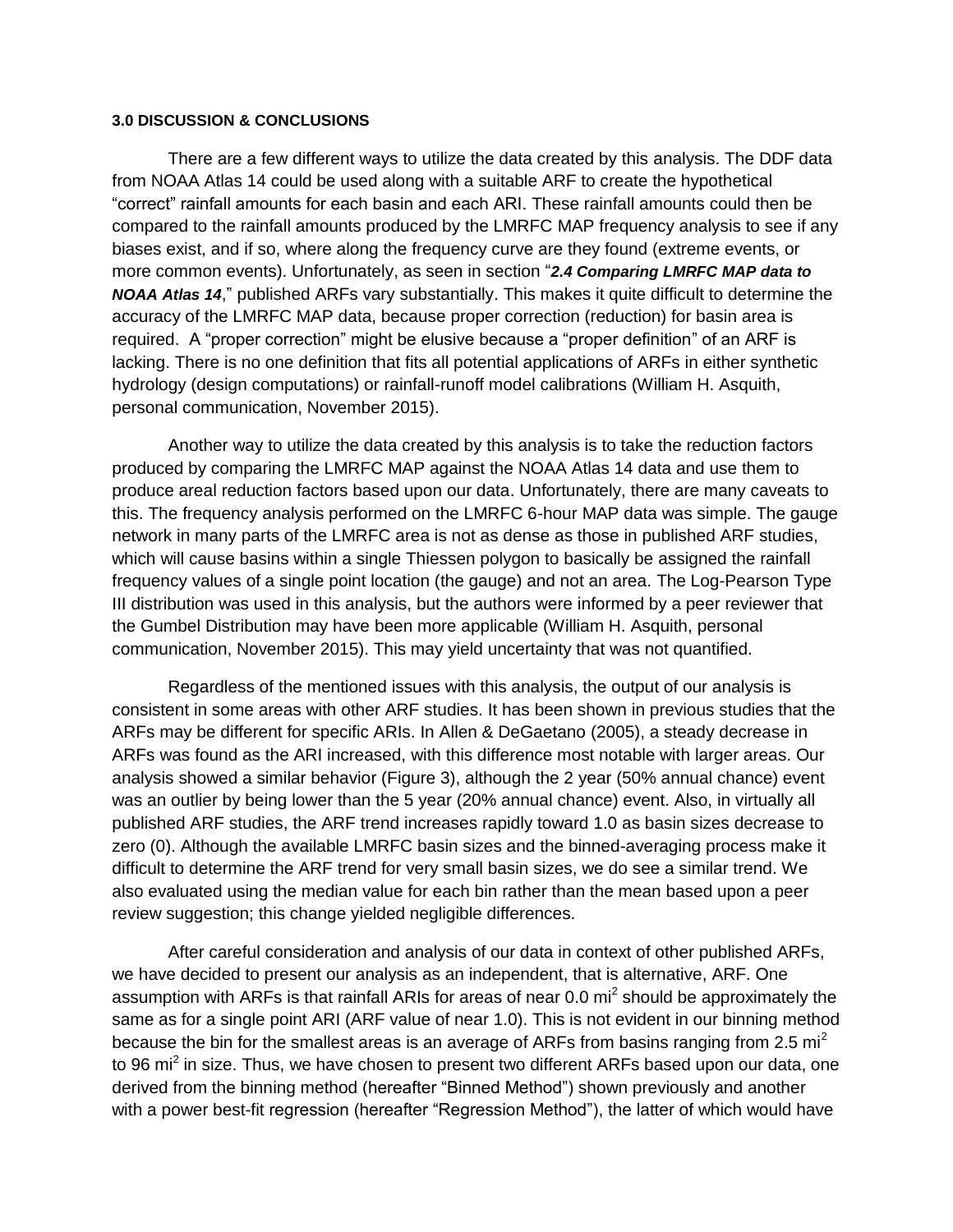an ARF value of approximately 1.0 at an area of 0.0 mi<sup>2</sup>. The Regression Method can be expressed by:

$$
ARF = (1.09)(a^{-0.0667})
$$

where  $a$  is the area and ARF is the areal reduction factor to multiply by the point-based ARI value. The LMRFC ARFs are shown by [Figure 6](#page-10-0) and [Table 1.](#page-10-1)

Because of the issues with widely ranging values in different published ARFs and the simplicity of our analysis, the LMRFC MAP derived ARFs are subject to uncertainty and attendant questions of applicability. These ARFs may not be suitable for all data types in all geographic regions. At the present time, the ARFs are likely to be most valid for locations within the LMRFC forecast area and for areas within the size range of our forecast basins. The authors recognize that these reduction factors were not derived with as robust of a methodology when compared to other studies, and should be used with caution.

## **4.0 ACKNOWLEDGEMENTS**

The authors would like to acknowledge William H. Asquith with the United States Geological Survey Texas Water Science Center for providing helpful guidance and scripts that aided in the completion of this work.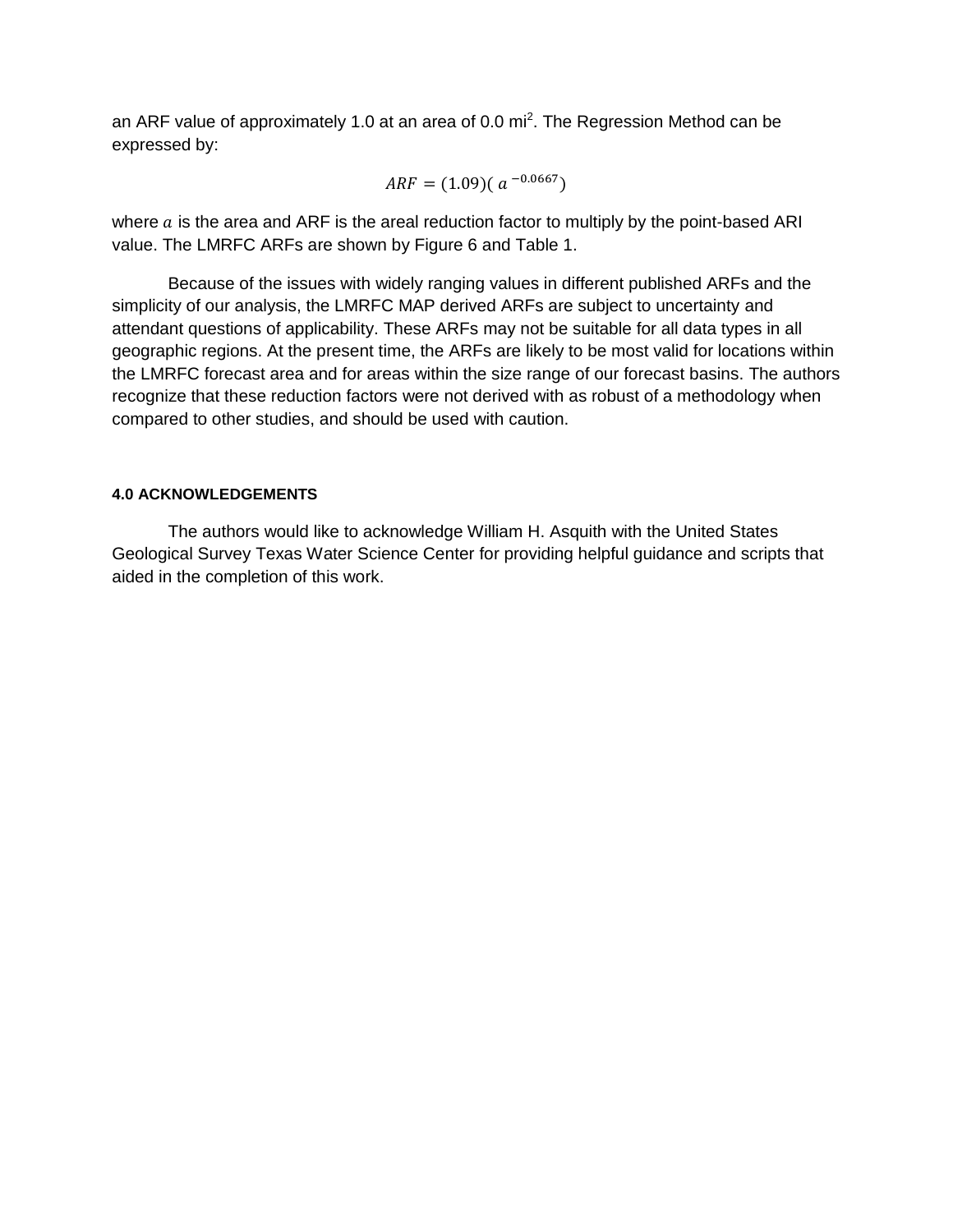

Figure 6. Areal Reduction Factors derived from the LMRFC MAPs. The Binned Method was derived from bins of equal numbers of subbasins. The Regression Method was derived from a power best-fit regression to the raw data.

Table 1. Summary of ARFs derived from the LMRFC MAPs. The Binned Method was derived from bins of equal numbers of subbasins. The Regression Method was derived from a Power best-fit regression to the raw data. Area values correspond to the mid-point of each range of areas in the Binned Method.

<span id="page-10-1"></span><span id="page-10-0"></span>

| Area ( $mi^2$ ) | <b>ARF (Binned</b> | <b>ARF (Regression</b> |
|-----------------|--------------------|------------------------|
|                 | Method)            | Method)                |
| 48              | 0.83               | 0.84                   |
| 125             | 0.80               | 0.79                   |
| 181             | 0.80               | 0.77                   |
| 239             | 0.79               | 0.76                   |
| 323             | 0.75               | 0.74                   |
| 435             | 0.73               | 0.73                   |
| 571             | 0.72               | 0.71                   |